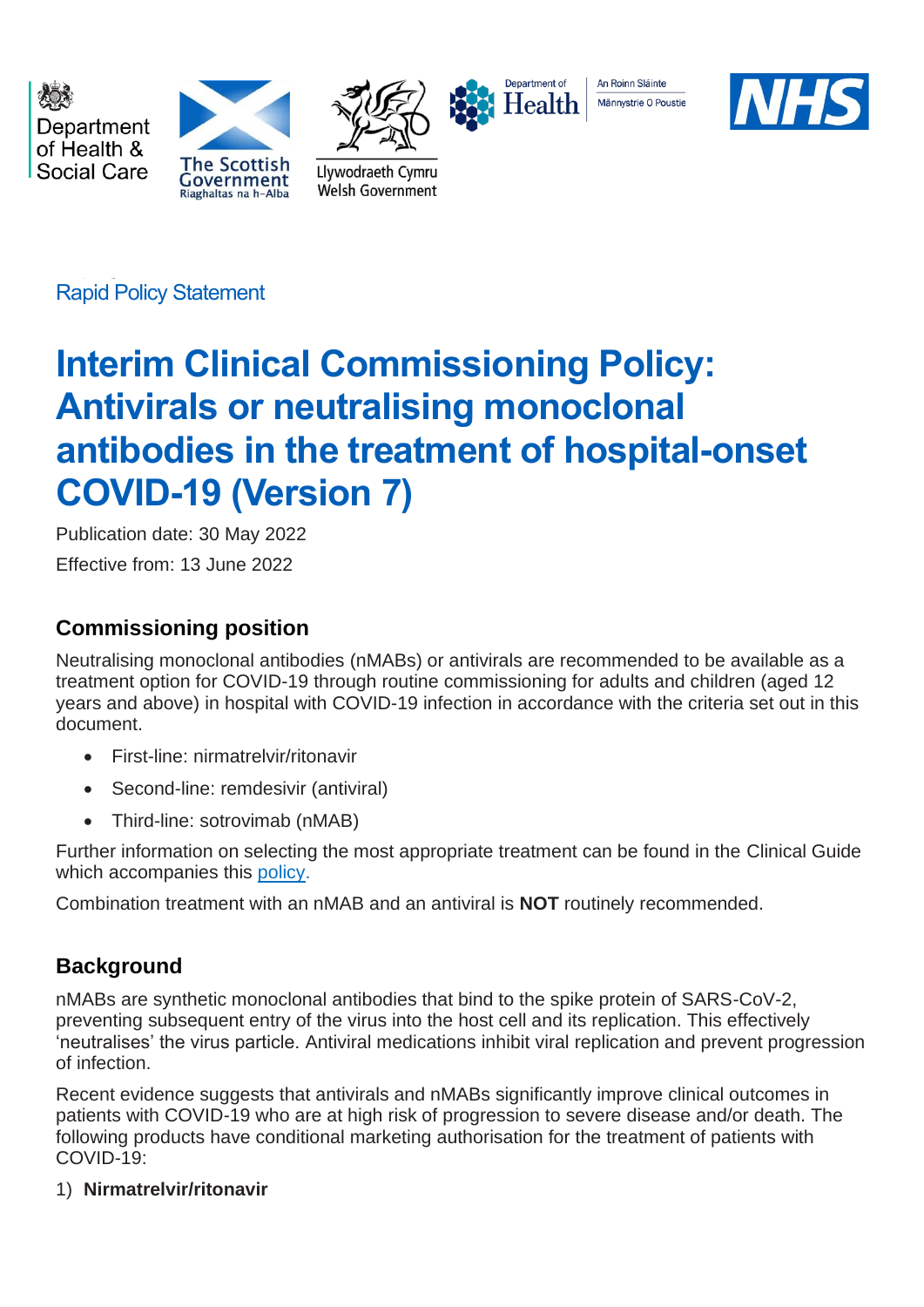# **Evidence**

[Final results](https://www.nejm.org/doi/full/10.1056/NEJMoa2118542?query=featured_home) from the EPIC HR trial indicate that the dual oral antiviral nirmatrelvir/ritonavir resulted in a relative risk reduction of hospitalisation or death by 89% (within 3 day of symptom onset) and 88% (within 5 days of symptom onset) compared to placebo in non-hospitalised, high-risk adults with COVID-19 (Hammond et al, 2022).

## Marketing authorisation

Nirmatrelvir/ritonavir administered orally has conditional marketing authorisation in Great Britain (England, Scotland and Wales) for the treatment of COVID-19 in adults who do not require supplemental oxygen and who are at increased risk for progression to severe COVID-19. Access to nirmatrelvir/ritonavir in Northern Ireland for this indication is through a Regulation 174 approval or a licensing determination by the European Medicines Agency.

# 2) **Remdesivir**

### Evidence

Remdesivir administered intravenously over 3 days to non-hospitalised patients within 7 days of COVID-19 symptom onset and had risk factors for disease progression<sup>1</sup>, resulted in a relative risk reduction of 87% in hospitalisation or death at day 28 (Gottlieb et al, 2021).

### Marketing authorisation

Remdesivir delivered intravenously has conditional marketing authorisation in the UK for the following indications:

- treatment of COVID-19 in adults and adolescents (aged 12 to less than 18 years and weighing at least 40kg) with pneumonia requiring supplemental oxygen (low- or high-flow oxygen or other non-invasive ventilation at start of treatment), for a treatment duration of 5- 10 days.
- treatment of COVID-19 in adults who do not require supplemental oxygen and who are at increased risk of progressing to severe COVID-19 within 7 days of symptom onset, for a treatment duration of 3 days.

# **Use of remdesivir under this policy in children aged 12-17 years would be off-label.**

# 3) **Sotrovimab**

#### **Evidence**

Interim analysis of the COMET-ICE trial, which studied sotrovimab administered intravenously to non-hospitalised patients with mild-to-moderate disease and at least one risk factor for disease progression, showed a relative risk reduction in hospitalisation or death at day 29 by 85% in patients treated with sotrovimab compared with placebo (Gupta et al, 2021a). The final analysis of this study has shown a relative risk reduction in hospitalisation or death at day 29 by 79% in patients treated with sotrovimab compared with placebo (Gupta et al, 2021b)

#### Marketing authorisation

Sotrovimab delivered intravenously has conditional marketing authorisation in Great Britain (England, Scotland and Wales) for the treatment of symptomatic adults, and adolescents (aged 12 years and over and weighing at least 40kg) with acute COVID-19 infection who do not require oxygen supplementation and who are at increased risk of progressing to severe COVID-19 infection. Access to sotrovimab in Northern Ireland for the above indication is

<sup>1</sup> Risk factors for progression to severe disease included the following: hypertension, cardiovascular or cerebrovascular disease, diabetes mellitus, obesity (body mass index [BMI] ≥30 kg/m2), immunocompromised state, chronic mild or moderate kidney disease, chronic liver disease, chronic lung disease, current cancer, and sickle cell disease.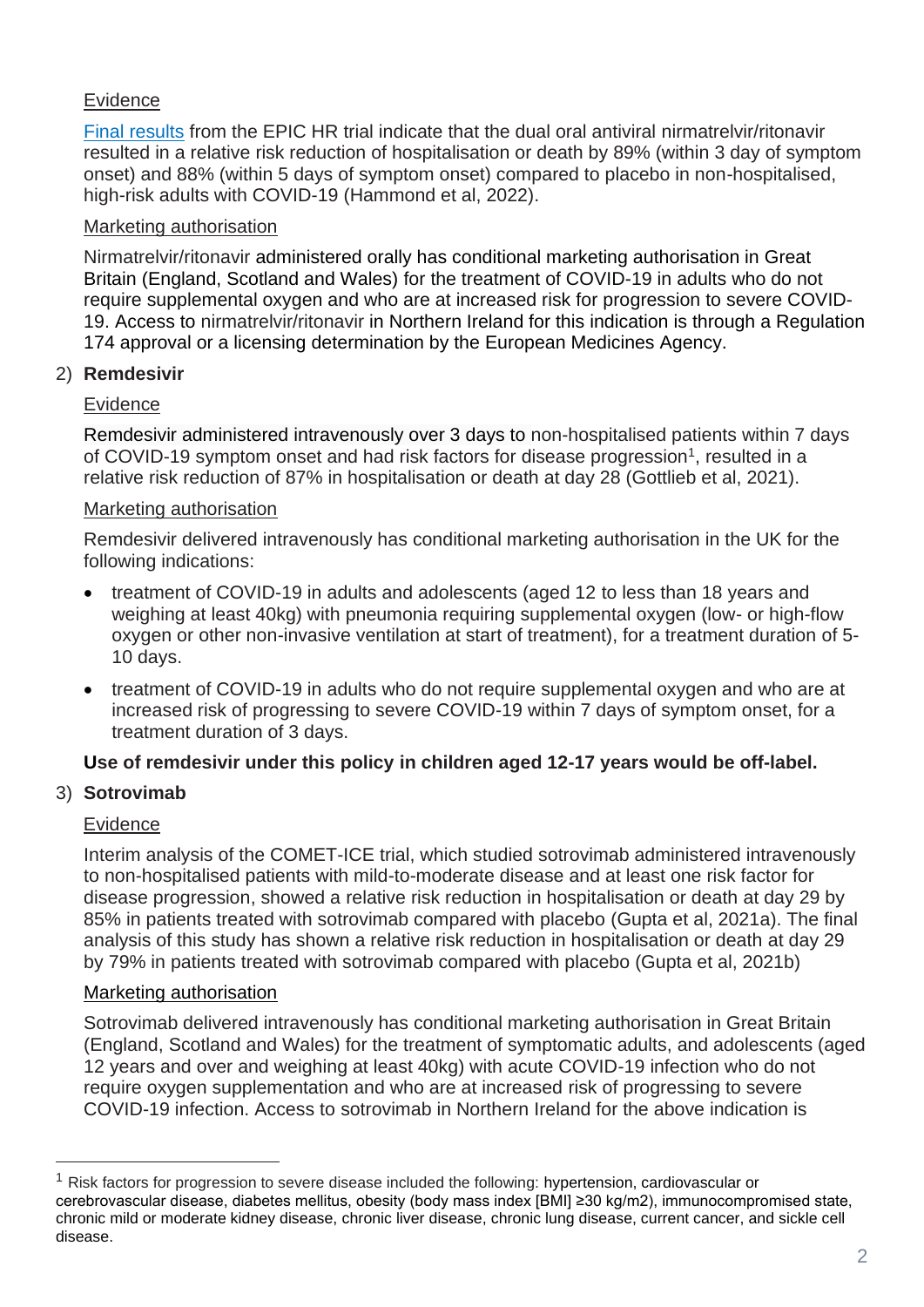through a Regulation 174 approval or via the European Medicines Agency conditional marketing authorisation.

# **Eligibility criteria**

Patients are eligible to be considered for treatment if the initial criteria below are met:

• Hospitalised for indications other than for the management of acute symptoms of COVID-19<sup>2</sup>

AND

- SARS-CoV-2 infection is confirmed by either:
	- o Polymerase chain reaction (PCR) testing OR
	- o Lateral flow test

AND

• [Symptomatic with COVID-19](https://www.nhs.uk/conditions/coronavirus-covid-19/symptoms/) and showing no signs of clinical recovery

AND

• The patient is a member of a 'highest' risk group (as defined in the Department of Health and Social Care commissioned [Independent Advisory Group Report\)](https://www.gov.uk/government/publications/higher-risk-patients-eligible-for-covid-19-treatments-independent-advisory-group-report)

OR

COVID-19 infection presents a material risk of destabilising a pre-existing condition or illness or compromising recovery from surgery or other hospital procedure (as determined by multidisciplinary team [MDT] assessment).

Eligible patients may be considered for treatment with one of the following:

- First-line: nirmatrelvir/ritonavir (antiviral)
- Second-line: remdesivir (antiviral)
- Third-line: sotrovimab (nMAB).

Children aged 12-17 years may only be considered for treatment with sotrovimab or remdesivir. For paediatric/adolescent patients (aged 12-17 years inclusive), the eligibility criteria above must be met. Paediatric multi-disciplinary team (MDT) assessment should be used to determine clinical capacity to benefit from the treatment. Additional criteria can be found in the Department of Health and Social Care commissioned [Independent Advisory Group Report.](https://www.gov.uk/government/publications/higher-risk-patients-eligible-for-covid-19-treatments-independent-advisory-group-report)

Further information on selecting the most appropriate treatment can be found in the [Clinical Guide](https://www.cas.mhra.gov.uk/ViewandAcknowledgment/ViewAlert.aspx?AlertID=103207)  [which accompanies this](https://www.cas.mhra.gov.uk/ViewandAcknowledgment/ViewAlert.aspx?AlertID=103207) policy.

Combination treatment with an nMAB and an antiviral is **NOT** routinely recommended.

Patients who have previously received treatment with an nMAB or antiviral, and who meet the eligibility criteria within this policy, may receive treatment under this policy for a subsequent infective episode, if clinically appropriate.

Where patients are ineligible for treatment under this policy, recruitment to the [RECOVERY](https://www.recoverytrial.net/)  [trial,](https://www.recoverytrial.net/) which is studying the use of sotrovimab and oral antivirals in the hospitalised population with COVID-19, should be supported.

# **First-line: Nirmatrelvir/ritonavir**

<sup>&</sup>lt;sup>2</sup> This includes patients admitted to community and mental health hospitals. Where possible patients being considered for intravenous treatment should be transferred to a suitable facility for treatment delivery.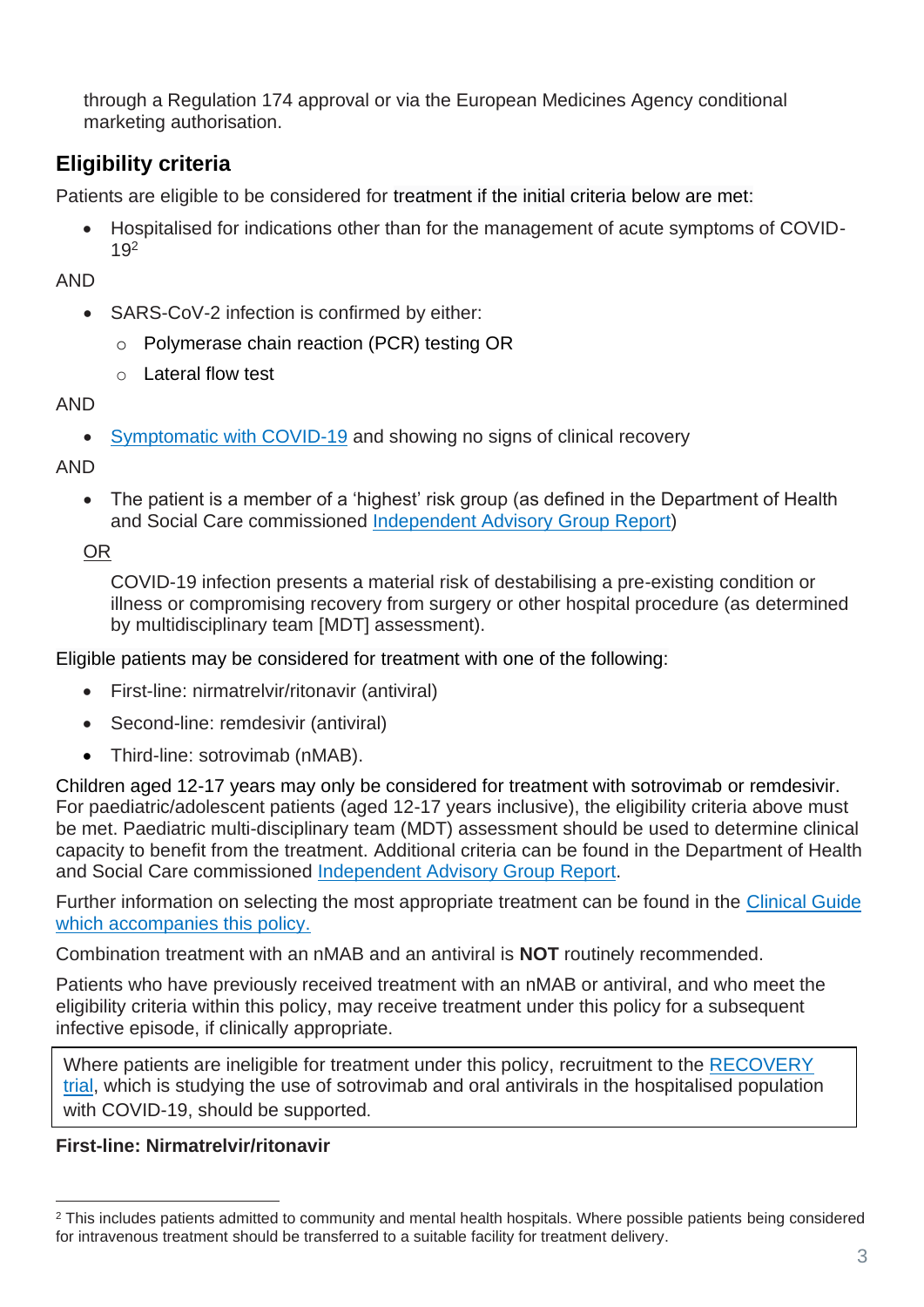If the initial criteria for hospital-onset COVID-19 are met patients are eligible to be considered for treatment with **nirmatrelvir/ritonavir** if:

• Treatment is commenced within 5 days of symptom onset $3$ 

AND

• The patient does NOT have a history of advanced decompensated liver cirrhosis or stage 4- 5 chronic kidney disease (CKD)<sup>4</sup>

AND

• Nirmatrelvir/ritonavir treatment has been deemed safe following guidance from the appropriate specialty team(s) – see the accompanying [Clinical Guide](https://www.cas.mhra.gov.uk/ViewandAcknowledgment/ViewAlert.aspx?AlertID=103207) for treatment with antivirals and nMABs.

### **Second-line: Remdesivir**

If the initial criteria for hospital-onset COVID-19 are met patients are eligible to be considered for treatment with **remdesivir** if:

• Treatment with nirmatrelvir/ritonavir is contraindicated or not possible

AND

• Treatment is commenced within 7 days of symptom onset.

### **Third-line: Sotrovimab**

If the initial criteria for hospital-onset COVID-19 are met patients are eligible to be considered for treatment with **sotrovimab** if:

• Clinical judgement deems that an nMAB should be the preferred treatment

OR

• Treatment with remdesivir and nirmatrelvir/ritonavir are both contraindicated or not possible

AND

• Treatment is delivered within 5 days of symptom onset<sup>3</sup>.

Patients who have received an nMAB within a post-exposure prophylaxis (PEP) or pre-exposure prophylaxis (PrEP) trial (such as the PROTECT-V trial) who meet the eligibility criteria of this policy can still receive treatment with a sotrovimab, if this is deemed the most appropriate treatment option.

# **Exclusion criteria**

The following patients are **not** eligible for treatment:

- Require hospital-level care for the management of acute COVID-19 illness
- New supplemental oxygen requirement specifically for the management of COVID-19 symptoms
- Children aged less than 12 years
- Adolescents (aged 12-17 years) weighing less than 40kg

<sup>3</sup> Treatment commencement may be extended up to a maximum of 7 days from symptom onset if clinically indicated (treatment commencement beyond 5 days from symptom onset is off-label).

<sup>4</sup> Nirmatrelvir/ritonavir may be considered in hospitalised patients with stage 3 CKD. Dose modification is required. See the Summary of Product Characteristics and the section on dosing in the policy for more information.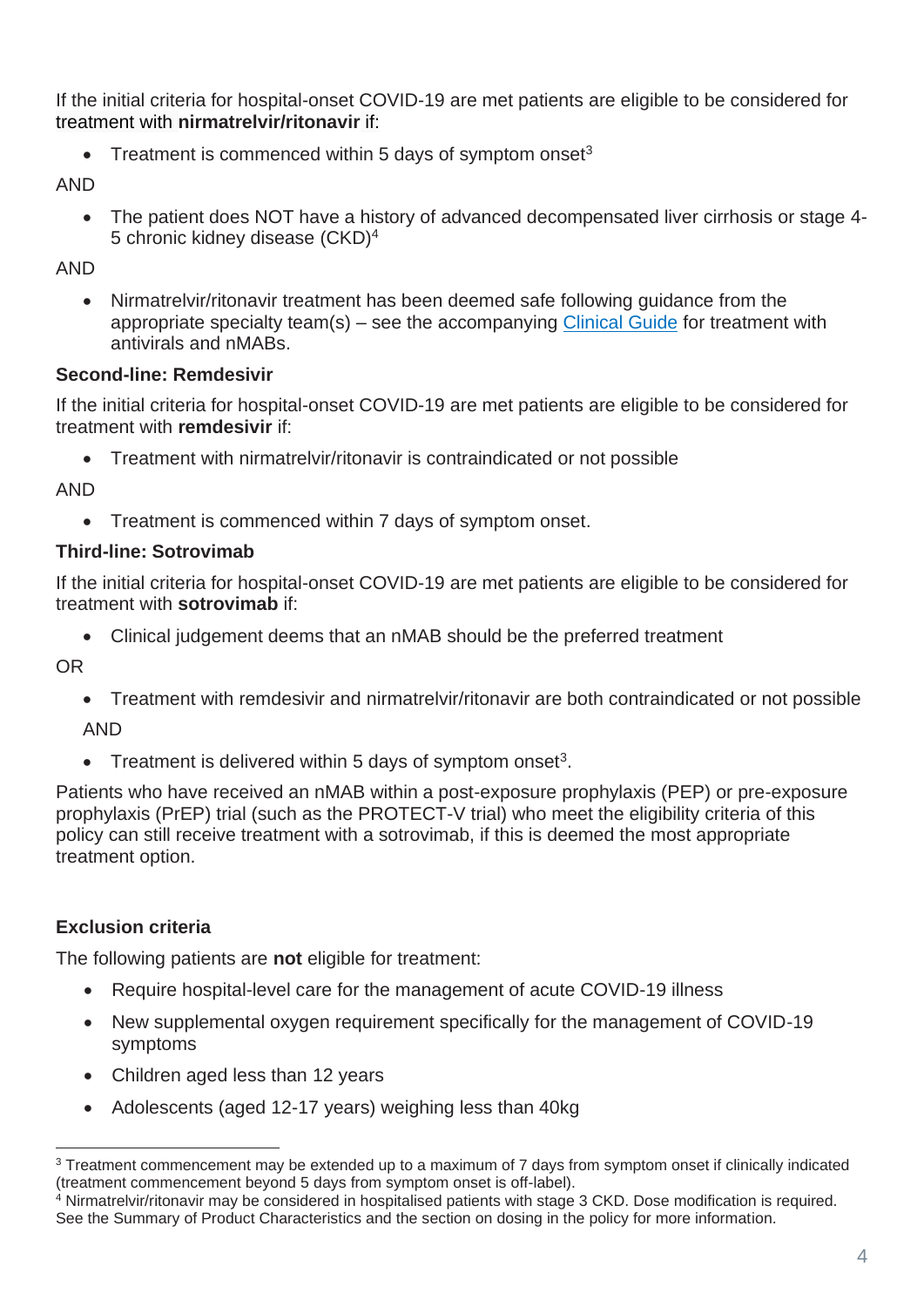• Known hypersensitivity reaction to the active substances or to any of the excipients of the products as listed in the respective Summary of Product Characteristics.

The following additional **exclusion criteria** applies to patients being considered for treatment with **nirmatrelvir/ritonavir**:

- Children aged less than 18 years
- Pregnancy
- The patient is taking any of the medications listed as 'do not use' in the Specialist [Pharmacy Service \(SPS\) guidance for nirmaltrevir/ritonavir.](https://www.sps.nhs.uk/home/guidance/covid-19-treatments/oral-antivirals/)

The following additional **exclusion criteria** apply if considering for treatment with **remdesivir:** 

- Estimated glomerular filtration rate (eGFR) <30 mL/min (except in patients with end-stage renal disease on haemodialysis)
- Alanine transaminase  $(ALT) \ge 5$  times the upper limit of normal.

Remdesivir should be discontinued in patients who develop **any** of the following:

- ALT ≥ 5 times the upper limit of normal during treatment with remdesivir (remdesivir may be restarted when ALT is < 5 times the upper limit of normal)
- ALT elevation accompanied by signs or symptoms of liver inflammation or increasing conjugated bilirubin, alkaline phosphatase, or international normalised ratio (INR).

For treatment with remdesivir, an individual clinical decision should be made as to whether pretreatment urea and electrolytes and liver function tests are required based upon whether recent bloods are available or the patient is considered at risk of undiagnosed liver or kidney disease.

If the patient experiences clinical deterioration such that hospitalisation and low-flow supplemental oxygen is required, the patient may be considered for treatment with a 5-day course of remdesivir as outlined in the UK Clinical Commissioning [Policy](https://www.england.nhs.uk/coronavirus/publication/interim-clinical-commissioning-policy-remdesivir-for-patients-hospitalised-due-to-covid-19-adults-and-adolescents-12-years-and-older/) for remdesivir in patients hospitalised due to COVID-19.

# **Dose**

The recommended dose of nirmatrelvir/ritonavir is 300mg (two 150mg tablets) nirmatrelvir with 100mg (one 100mg tablet) ritonavir taken together orally twice daily for 5 days. In patients with moderate renal impairment (CKD stage 3), the dose of nirmatrelvir/ritonavir should be reduced to nirmatrelvir/ritonavir 150 mg/100 mg (1 tablet of each) twice daily for 5 days. The remaining tablet of nirmatrelvir should be disposed of in accordance with local requirements.

The recommended dose of remdesivir for this cohort is 200mg intravenously on day 1 followed by 100mg intravenously on days 2 and 3.

The recommended dose of sotrovimab is 500mg to be administered as a single intravenous infusion<sup>5</sup> .

# **Administration**

#### Nirmatrelvir/ritonavir

Nirmatrelvir/ritonavir should be given as soon as possible after positive results of direct SARS- $CoV-2$  viral testing and within 5 days of onset of symptoms<sup>3</sup>. Clinicians should assure themselves that patients are able to swallow the oral tablets.

Refer to the [Specialist Pharmacy Services guidance](https://www.sps.nhs.uk/home/guidance/covid-19-treatments/oral-antivirals/) and [University of Liverpool COVID-19 Drug](https://www.covid19-druginteractions.org/checker)  [Interactions Checker](https://www.covid19-druginteractions.org/checker) for further information.

<sup>5</sup> No dose adjustment is recommended in patients with renal or hepatic impairment.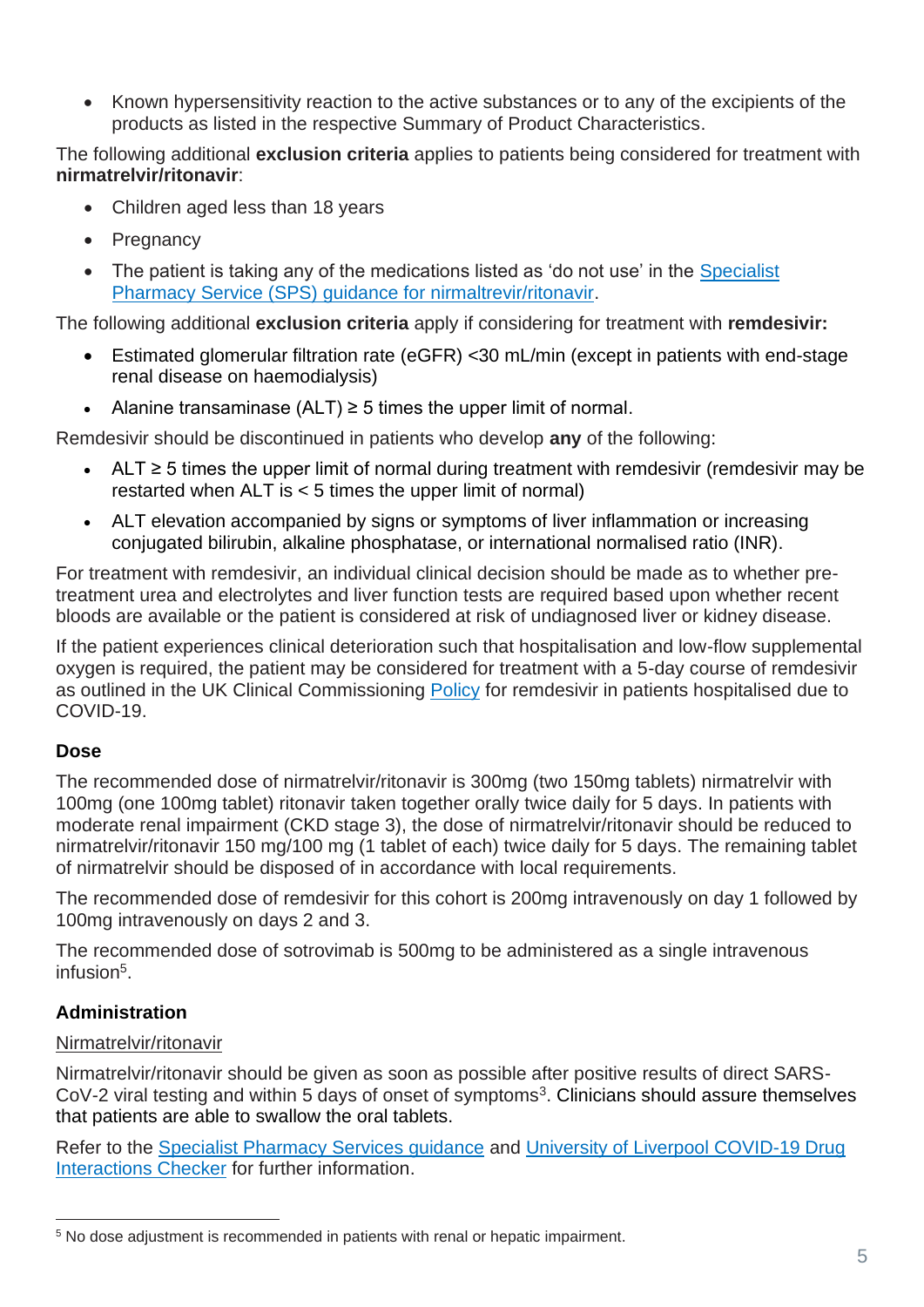A missed dose should be taken as soon as possible and within 8 hours of the scheduled time, and the normal dosing schedule should be resumed. If more than 8 hours has elapsed, the missed dose should not be taken and the treatment should resume according to the normal dosing schedule.

If a patient requires hospital-based care due to severe or critical COVID-19 after starting treatment with nirmatrelvir/ritonavir, the patient should complete the full 5-day treatment course at the discretion of their healthcare provider.

#### Remdesivir

200mg of remdesivir (day 1 loading dose) and 100mg of remdesivir (days 2 and 3 maintenance doses) should be diluted in either a 250ml or 100ml pre-filled bag of 0.9% sodium chloride solution and infused over a minimum of 30 minutes. Treatment should be initiated as soon as possible after diagnosis of COVID-19 and within 7 days of symptom onset.

Renal and liver function should be monitored carefully during treatment with remdesivir as clinically appropriate.

### **Sotrovimab**

8mls of sotrovimab (62.5mg/ml) should be added to a 100ml pre-filled infusion bag containing 0.9% sodium chloride and administered over 30 minutes. Treatment should be initiated as soon as possible after diagnosis of COVID-19 and within 5 days of symptom onset<sup>3</sup>.

Sotrovimab should not be infused concomitantly in the same intravenous line with other medication.

Preparation and administration of sotrovimab should be initiated and monitored by a qualified healthcare provider using aseptic technique. Administration should be under conditions where management of severe hypersensitivity reactions, such as anaphylaxis, is possible. Individuals should be monitored post intravenous infusion according to local medical practice. Refer to the Specialist Pharmacy Services [institutional readiness document](https://www.sps.nhs.uk/home/guidance/covid-19-treatments/neutralising-monoclonal-antibodies/sotrovimab-xevudy/) for further information on the handling, reconstitution and administration of the product.

# **Cautions**

Please refer to the Summary of Product Characteristics (SmPC) for [nirmatrelvir/ritonavir,](https://www.gov.uk/government/publications/regulatory-approval-of-paxlovid/summary-of-product-characteristics-for-paxlovid) [sotrovimab](https://www.gov.uk/government/publications/regulatory-approval-of-xevudy-sotrovimab/summary-of-product-characteristics-for-xevudy) and [remdesivir](https://www.medicines.org.uk/emc/product/11597/smpc#gref) for special warnings and precautions for use.

#### Nirmatrelvir/ritonavir

Nirmatrelvir/ritonavir has a risk of serious adverse reactions due to interactions with other medicinal products (see the [SPS guidance](https://www.sps.nhs.uk/home/guidance/covid-19-treatments/oral-antivirals/) for a list of these products).

Initiation of nirmatrelvir/ritonavir, a CYP3A inhibitor, in patients receiving medicinal products metabolised by CYP3A or initiation of medicinal products metabolised by CYP3A in patients already receiving nirmatrelvir/ritonavir, may increase plasma concentrations of medicinal products metabolised by CYP3A. Initiation of medicinal products that inhibit or induce CYP3A may increase or decrease concentrations of nirmatrelvir/ritonavir.

These interactions may lead to:

- Clinically significant adverse reactions, potentially leading to severe, life-threatening or fatal events from greater exposures of concomitant medicinal products.
- Clinically significant adverse reactions from greater exposures of nirmatrelvir/ritonavir.
- Loss of therapeutic effect of nirmatrelvir/ritonavir and possible development of viral resistance.

Hepatic transaminase elevations, clinical hepatitis and jaundice have occurred in patients receiving ritonavir. Therefore, caution should be exercised when administering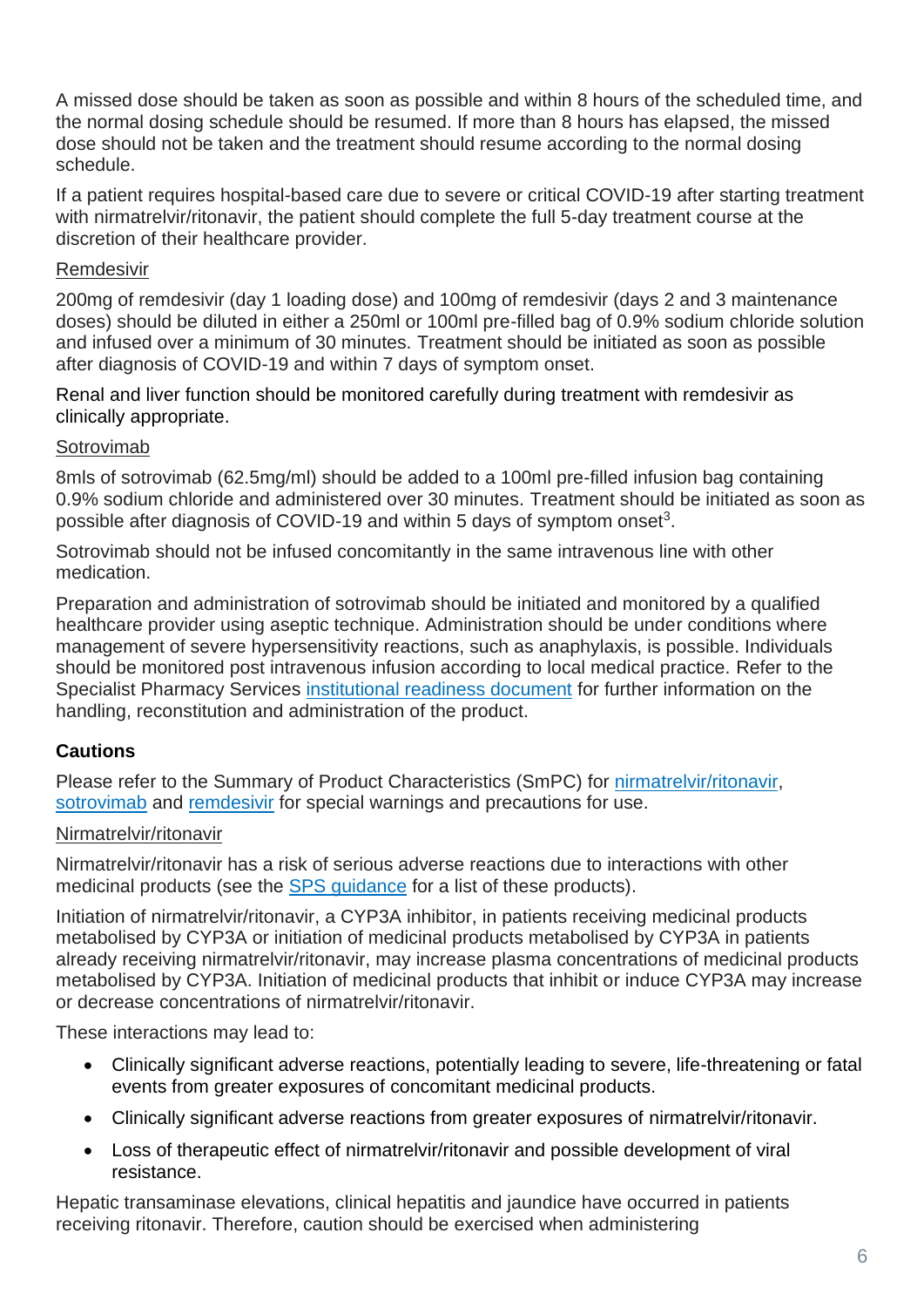nirmatrelvir/ritonavir to patients with pre-existing liver diseases, liver enzyme abnormalities or hepatitis.

Patients should be advised of the possible gastro-intestinal side-effects of treatment with nirmatrelvir/ritonavir (e.g. nausea, vomiting). If such side-effects are experienced, anti-emetics should be considered that are not contra-indicated. If nirmatrelvir/ritonavir treatment cannot be tolerated, an alternative treatment can be considered within the options and criteria of this policy. Combination treatment should not be provided $6$ .

#### Remdesivir

Hypersensitivity reactions including infusion-related and anaphylactic reactions have been observed during and following administration of remdesivir. Signs and symptoms may include hypotension, hypertension, tachycardia, bradycardia, hypoxia, fever, dyspnoea, wheezing, angioedema, rash, nausea, vomiting, diaphoresis, and shivering. Slower infusion rates, with a maximum infusion time of up to 120 minutes, can be considered to potentially prevent these signs and symptoms. Patients should be monitored for hypersensitivity reactions during and following administration of remdesivir as clinically appropriate. If signs and symptoms of a clinically significant hypersensitivity reaction occur, administration of remdesivir should be discontinued immediately and appropriate treatment initiated.

#### Sotrovimab

Hypersensitivity reactions, including serious and/or life-threatening reactions such as anaphylaxis, have been reported following infusion of sotrovimab. Hypersensitivity reactions typically occur within 24 hours of infusion. Signs and symptoms of these reactions may include nausea, chills, dizziness (or syncope), rash, urticaria and flushing. If signs and symptoms of severe hypersensitivity reactions occur, administration should be discontinued immediately and appropriate treatment and/or supportive care should be initiated.

If mild to moderate hypersensitivity reactions occur, slowing or stopping the infusion along with appropriate supportive care should be considered.

#### **Genotyping and sequencing of samples**

Sequencing is an important part of surveillance activities to monitor for the development of new variants and drug resistance. Therefore, in patients being considered for treatment with antivirals or nMABs, samples pre-treatment and where part of the clinical pathway, post-treatment, should be prioritised for sequencing. Genotype results do not form part of the eligibility criteria for treatment with antivirals or nMABs in this policy and treatment should not be delayed pending these results.

# **COVID-19 vaccines**

nMABs are not intended to be used as a substitute for vaccination against COVID-19.

Concomitant administration of an nMAB with COVID-19 vaccines has not been studied. Refer to local/national guidelines for vaccine administration and guidance on the risks associated with administration of a SARS-CoV-2 vaccine.

Further information on the timing of COVID-19 vaccination following administration of nMABs is available at the following sites:

- [Liverpool COVID-19 Interactions \(covid19-druginteractions.org\)](https://www.covid19-druginteractions.org/checker)
- [Interactions information for COVID-19 vaccines –](https://www.sps.nhs.uk/articles/interactions-information-for-covid-19-vaccines/) SPS Specialist Pharmacy Services

<sup>6</sup> Unless as part of a formal clinical trial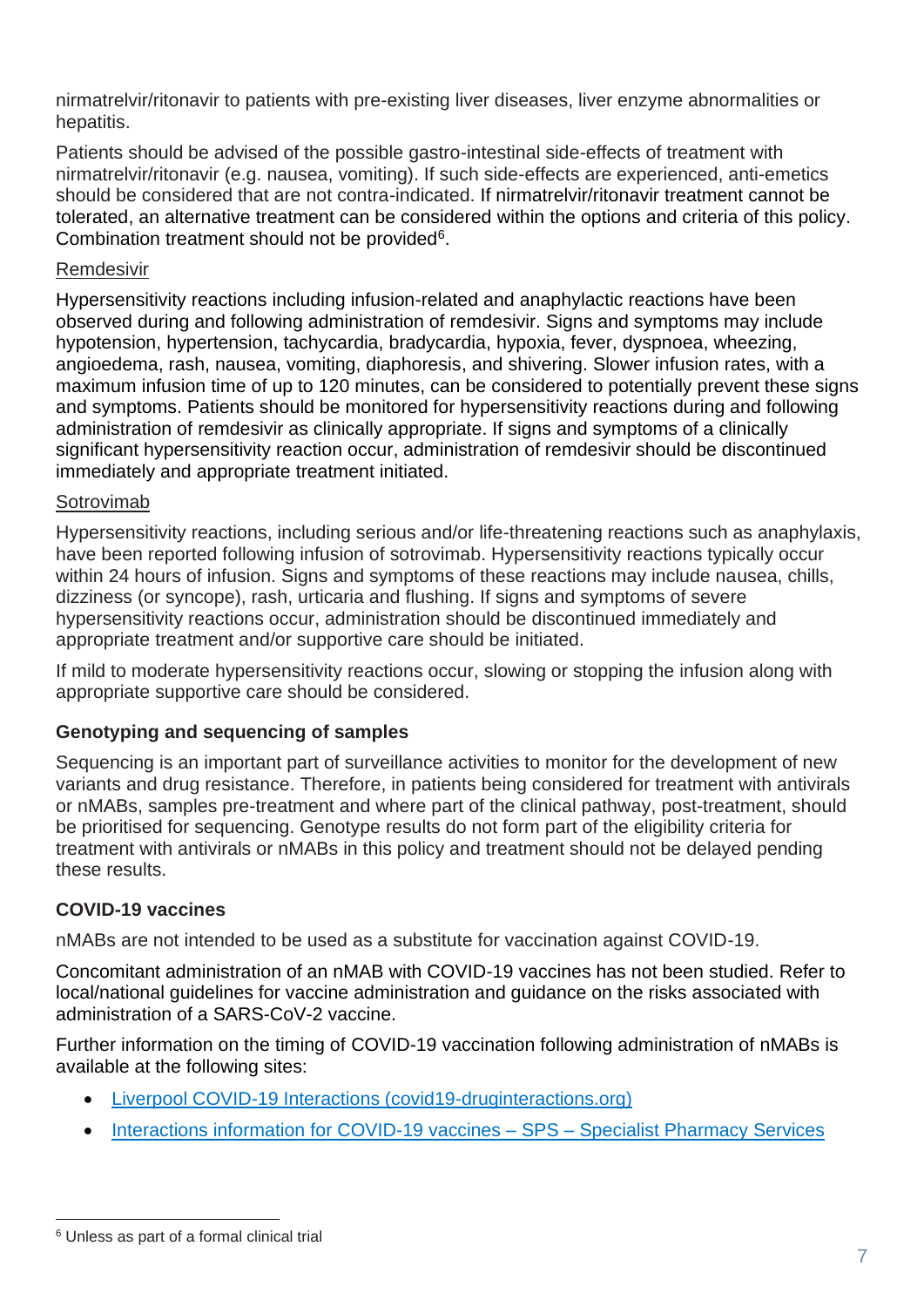## **Pregnancy and women of childbearing potential**

Clinicians should refer to the SmPCs for the relevant products for further information on use in pregnancy and women of childbearing potential. All healthcare professionals are asked to ensure that any patients who receive a COVID antiviral while pregnant are reported to the UK COVID-19 antivirals in pregnancy registry on 0344 892 0909 (available 9:00am to 5:00pm, Monday to Friday, excluding bank holidays) so that they can be followed up. For more information, go to <https://www.medicinesinpregnancy.org/COVID-19-Antivirals-Pregnancy-Registry/>[.](https://eur01.safelinks.protection.outlook.com/?url=http%3A%2F%2Fwww.uktis.org%2F&data=04%7C01%7CKatherine.Donegan%40mhra.gov.uk%7Cc0b4d99cb3a44187ab3008da1cc4441e%7Ce527ea5c62584cd2a27f8bd237ec4c26%7C0%7C0%7C637853926526930930%7CUnknown%7CTWFpbGZsb3d8eyJWIjoiMC4wLjAwMDAiLCJQIjoiV2luMzIiLCJBTiI6Ik1haWwiLCJXVCI6Mn0%3D%7C3000&sdata=kwlQsjQ2iMRP0A%2FT0a1c4RlDGDQFwWHCa8tRjlYFaG4%3D&reserved=0) Clinicians are advised to refer to the SmPC for nirmatrelvir/ritonavir and remdesivir for more information on use during pregnancy or lactation.

#### Nirmatrelvir/ritonavir

There are no human data on the use of nirmatrelvir/ritonavir during pregnancy to inform the drugassociated risk of adverse developmental outcomes, women of childbearing potential should avoid becoming pregnant during treatment with nirmatrelvir/ritonavir. Nirmatrelvir/ritonavir is **not recommended** during pregnancy and in women of childbearing potential not using effective contraception.

Use of ritonavir may reduce the efficacy of combined hormonal contraceptives. Patients using combined hormonal contraceptives should be advised to use an effective alternative contraceptive method or an additional barrier method of contraception during treatment and until after one complete menstrual cycle after stopping nirmatrelvir/ritonavir.

#### Remdesivir

There are no or limited amount of data from the use of remdesivir in pregnant women. Remdesivir should be **avoided** in pregnancy unless clinicians believe the benefits of treatment outweigh the risks to the individual (please see SmPC for further information).

#### Sotrovimab

There are no data from the use of sotrovimab in pregnant women. The SmPC for sotrovimab states that sotrovimab may be used during pregnancy where the expected benefit to the mother justifies the risk to the foetus.

#### **Co-administration**

Please see the [SPS guidance](https://www.sps.nhs.uk/home/guidance/covid-19-treatments/oral-antivirals/) for potential interactions involving nirmatrelvir/ritonavir.

There is no interaction expected between nMABs or remdesivir with the drugs listed below. For further information please visit the University of Liverpool COVID-19 Drug Interactions website [\(https://www.covid19-druginteractions.org/checker\)](https://www.covid19-druginteractions.org/checker).

#### **Corticosteroids**

The UK CAS Alert on the use of corticosteroids in patients with COVID-19 can be found [here.](https://www.cas.mhra.gov.uk/ViewandAcknowledgment/ViewAlert.aspx?AlertID=103092) Administration of systemic dexamethasone or hydrocortisone is recommended in the management of patients with severe or critical COVID-19. Corticosteroids are not suggested in non-severe COVID-19 disease. Please refer to the [recommendation](https://app.magicapp.org/#/guideline/L4Qb5n/section/n3e9gj) on the use of corticosteroids in the National Institute for Health and Care Excellence (NICE) Rapid Guideline on Managing COVID-19<sup>7</sup>. nMABs and antivirals should not be regarded as an alternative to corticosteroids.

#### Remdesivir

The Clinical Commissioning Policy for the use of remdesivir in hospitalised patients with COVID-19 can be found [here.](https://www.england.nhs.uk/coronavirus/publication/interim-clinical-commissioning-policy-remdesivir-for-patients-hospitalised-due-to-covid-19-adults-and-adolescents-12-years-and-older/)

#### IL-6 inhibitors

<sup>7</sup> Updated WHO guidance on the use of systemic corticosteroids in the management of COVID-19 can be found [here.](https://www.who.int/publications/i/item/WHO-2019-nCoV-therapeutics-2022.3)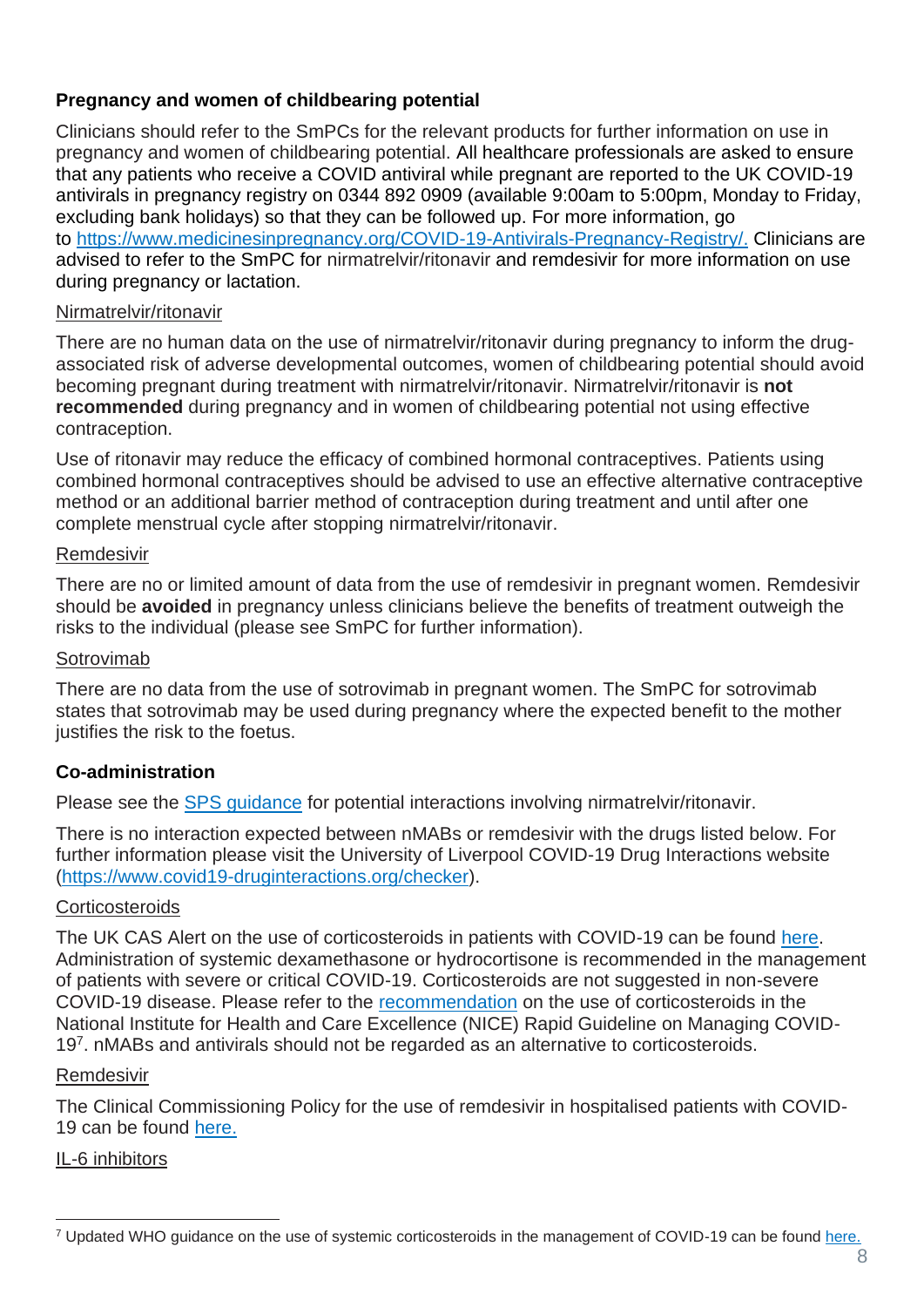The Clinical Commissioning Policy for the use of IL-6 inhibitors (tocilizumab or sarilumab) in hospitalised patients with COVID-19 who require supplemental oxygen can be found [here.](https://www.cas.mhra.gov.uk/ViewandAcknowledgment/ViewAttachment.aspx?Attachment_id=103833)

# **Safety reporting**

Any suspected adverse reactions from treatment with the drugs in this policy should be reported directly to the MHRA via the new dedicated COVID-19 Yellow Card reporting site at: [https://coronavirus-yellowcard.mhra.gov.uk/.](https://coronavirus-yellowcard.mhra.gov.uk/)

# **Governance**

#### **Off-label use of medication**

Any provider organisation treating patients with off-label products will be required to assure itself that the internal governance arrangements have been completed before the medicine is prescribed. These arrangements may be through the health board/hospital/trust's drugs and therapeutics committee, or equivalent.

### **Data collection requirement**

Provider organisations in England should register all patients using prior approval software (alternative arrangements in Scotland, Wales and Northern Ireland will be communicated) and ensure monitoring arrangements are in place to demonstrate compliance against the criteria as outlined.

Clinicians are also required to ensure that any data collection requirements are met for the purpose of ongoing surveillance, audit and relevant evaluation, including of clinical effectiveness, around the use of nMABs (see 'Surveillance and service evaluation' section below).

# **Effective from**

This policy will be in effect from the 13 June 2022.

# **Policy review date**

This is an interim rapid clinical policy statement, which means that the full process of policy production has been abridged: public consultation has not been undertaken. This policy may need amendment and updating if, for instance, new trial data emerges, supply of the drug changes, or a new evidence review is required. A NICE Technology Appraisal or Scottish Medicines Consortium (SMC) Health Technology Assessment or All Wales Medicines Strategy Group (AWMSG) appraisal of nirmatrelvir/ritonavir, remdesivir or sotrovimab for COVID-19 would supersede this policy when completed.

# **Surveillance and service evaluation**

There is an urgent need to generate more evidence and greater understanding around the use of nMABs and antivirals in the treatment of patients with COVID-19. Both surveillance and service evaluation are necessary to gain knowledge around the following: factors of relevance in determining nMAB and antiviral treatment; the impact of nMAB and antiviral treatment in the community and hospital settings on the immune/virologic response and clinical recovery; and the public health sequelae of nMAB and antiviral use, such as generation of new mutations and/or new variants.

Treating clinicians are asked to ensure that all PCR tests undertaken as part of routine clinical care should do this through the hospital laboratory where these samples should be retained for sequencing. Please note that during times of high prevalence, labs will prioritise sending samples from clinical priority groups only. To aid with this, clinicians should ensure PCR samples from clinical priority groups are clearly labelled as such. Further serial sampling for specific patient groups may be requested as part of UKHSA genomic surveillance purposes, or country specific programmes.